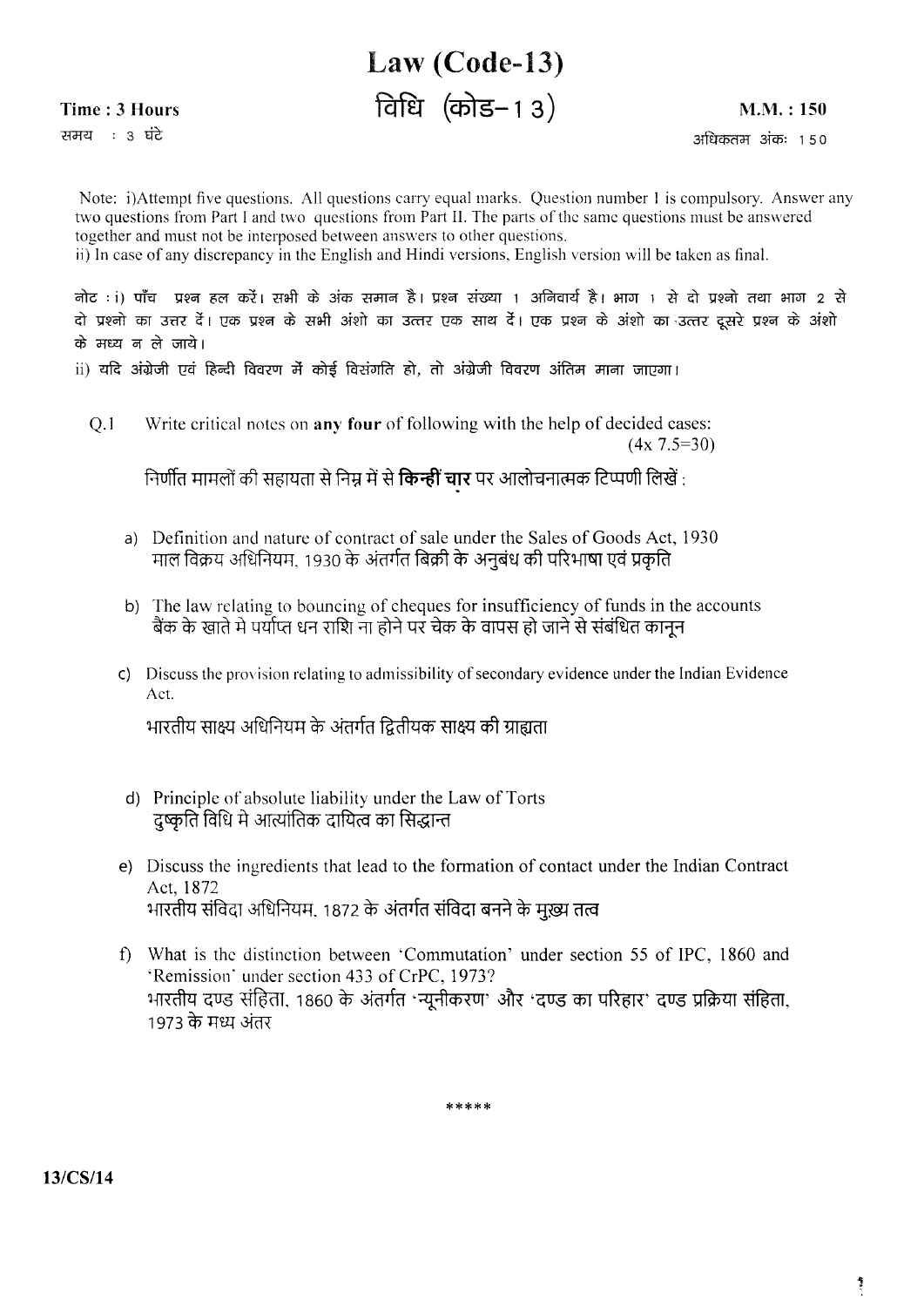

भाग $-1$ 

Q.2 Article 13 is a protective provision as it gives teeth to the Fundamental Rights and makes them justiciable. It is a protective provision and an index of the importance  $\&$ preferencc that the fiamers of the constitution made. In the light above statements discuss Article 13 and its importance with the help of case laws. Analysis this  $(30)$ 

संविधान का अनुच्छेद 13 एक रक्षक प्रावधान है भारतीय, जो मौलिक अधिकारों को मजबूती प्रदान करता है तथा उन्हें वाद योग्य बनता है । संविधान निर्माताओं ने एक रक्षक प्रावधान के रूप इसे एक विशेष महत्ता तथा प्राथमिकता दी है । इस कथन के परिप्रेक्ष्य मे उचित मामलों की सहायता से अनुच्छेद 13 का विश्लेषण एवं महत्व प्रस्तुत करें।

 $Q<sub>3</sub>$ What do you mean by intervention as a lawful recourse to force? Discuss in detail, the various kinds of intervention. Also explain, as to whether the United States- led coalition forces were justified in invading Iraq on the grounds of humanitarian intervention?  $(30)$ intervention?  $\ddot{C}$  (30)

शक्ति प्रयोग के एक विधि सम्मत विकल्प के रूप मे 'हस्तक्षेप' से आप क्या समझते है । हस्तक्षेप के faिमन्न प्रकारों की व्याख्या करें । क्या मानवीय आधार पर संयुक्त राष्ट्र अमेरिका सम्मित बलों द्वारा इराक पर आक्रमण करना न्यायोचित था?

 $Q<sub>4</sub>$ Article 14 forbids class legislation, however, it does not forbid reasonable classification of pennons, objects  $\&$  transactions by the legislature for the purpose of achieving specific cnds. Discuss the concept of "reasonable classification" and substantiate your answer with the help of various case laws.  $(30)$ 

अनुच्छेद 14 वर्ग आधारित विधि का निषेध करता है, किन्तु विशिष्ट उद्देश्यों की प्राप्ति के लिए यह<br>व्यक्तियों, उद्देश्यों तथा कार्यों के सम्पादन मे 'उचित वर्गीकरण' को निषेध नहीं करता । 'उचित वर्गीकरण' की अवधारणा की व्याख्या उचित मामलों के उल्लेख सहित प्रस्तत करें।

ikr<trrr\*\*

 $13/CS/14$ 

Ĵ.